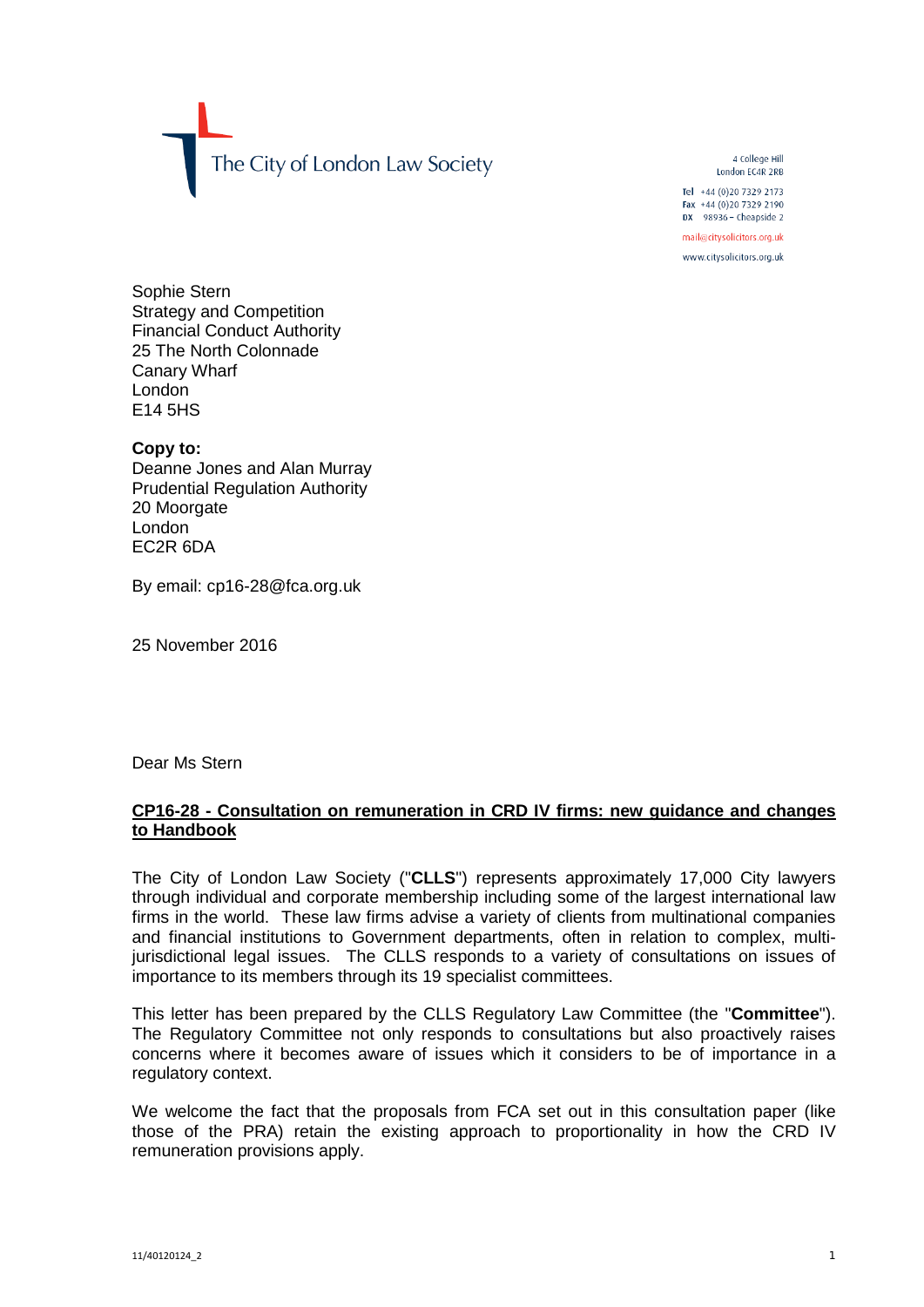It is our understanding that the FCA and PRA do not intend to adopt significantly differing policy approaches to the remuneration code requirements in the context of the new EBA Guidelines coming into force. However, we have noted that the PRA's proposals include an explicit comment about the status of retention payments. These state, in terms, that retention awards are different from guaranteed variable remuneration (in paragraph 5.38 of the PRA draft Supervisory Statement). The PRA's statement is, we consider, consistent with what the EBA Guidelines say on the same topic (section 8.4). However, the FCA's proposals in CP 16/28 do not include a statement of this sort, and the only reference to retention payments is that already appearing in SYSC. In particular SYSC 19A.3.47G is situated under a heading that refers to guaranteed variable remuneration and buyouts only.

We consider that maintaining the existing wording could lead readers to the conclusion that the FCA's policy on retention awards is different from that indicated by the PRA and the EBA Guidelines (and that the policy is to treat retention awards as guaranteed variable remuneration). We do not understand that to be the case, and suggest that the FCA clarify this. One possibility is simply to move SYSC 19A.3.47G so as to fall under the heading immediately after it (which has the added benefit of including it under the same heading as the provision to which the guidance appears to relate). An alternative is to revise the heading above SYSC 19D.3.44 to distinguish between retention awards and guaranteed variable remuneration.

We also note that there is a similar issue in relation to SYSC 19A.3.43G and we suggest that the FCA ensures that its policy is reflected in both sets of remuneration code provisions. However, the context of the SYSC 19A provision means that, to make clear the distinction between retention awards and guaranteed variable remuneration, a change to the heading above SYSC 19A.3.40 may be the appropriate approach.

If you would find it helpful to discuss any of these comments then we would be happy to do so. Please contact Karen Anderson by telephone on +44 (0) 20 7466 2404 or by email at [Karen.Anderson@hsf.com](mailto:Karen.Anderson@hsf.com) in the first instance.

Yours sincerely

Kaminghan

**Karen Anderson** *Chair, CLLS Regulatory Law Committee*

## © CITY OF LONDON LAW SOCIETY 2016

All rights reserved. This paper has been prepared as part of a consultation process. Its contents should not be taken as legal advice in relation to a particular situation or transaction.